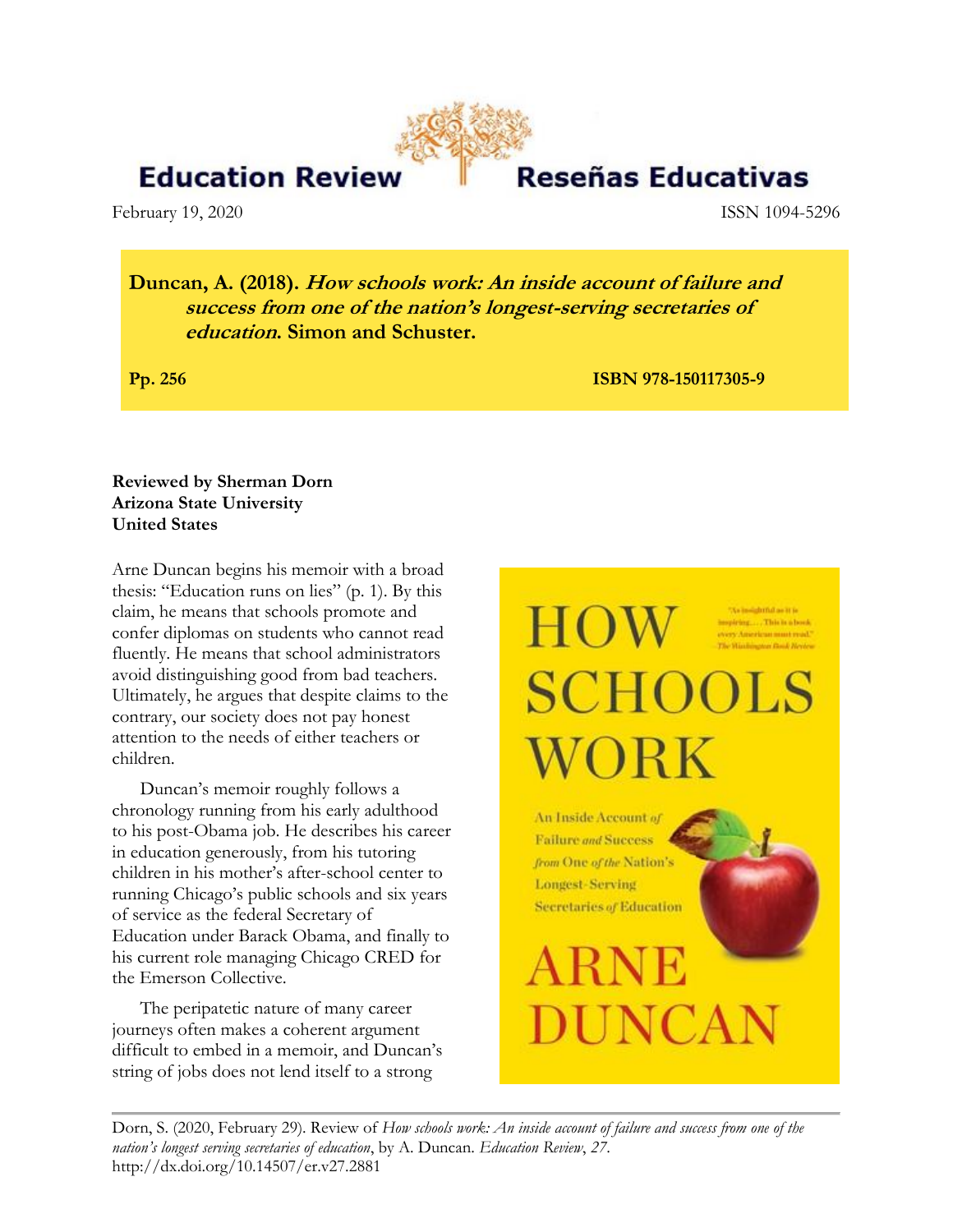thematic story. He tries to make his argument along the way, with a mix of anecdote and sweeping polemic. There is the curmudgeonly Chicago principal Chester Herberts becoming a convert to the After School Matters program (pp. 37-39), and there is Duncan's seeing John Easton's predictive model of high school graduation as a basis for a range of interventions (pp. 76-79). There is his bus trip to the U.S.-Mexico border with Americanborn children who crossed the border every day from Chihuahua to attend school in Columbus, New Mexico (pp. 113-119), and there is his conversation with Tennessee Senator Lamar Alexander, when Duncan learned that Alexander would not support Race to the Top's curriculum standards (pp. 145-147). Did he learn different dimensions of the lie as his career progressed, or better ways to improve schools? We never learn an answer. The book struggles with the attempt to manage both chronology and a broader argument. In the end, it is only partially successful at either describing Duncan's accomplishments and struggles or his broader claim about American education.

There is a serious case to be made that the woes of American education are the result of a shallow commitment to children and their caregivers. Until well after World War II, education was funded primarily by counties or cities. Local funding often was tight with schools dependent on both the wealth of individual communities and the community's willingness to tax themselves. That same dynamic is now evident in the decade since the Great Recession in entire states such as Kansas and Arizona, where both state resources and tax rates declined.

An argument along the line of long-term stinginess with only lip-service paid to children's welfare could be supported with many examples from Duncan's career, and he begins to make the case in the chapter about teacher evaluations, but only commits to it fully when he discusses gun violence at the end of the book. That chapter is specific,

passionate, and turns on the recent activism of young people in Parkland, Florida, and in Chicago.

Duncan complicates his argument by wrapping it in the vague term "lie." There is a special challenge of making a claim about lies in education: the implicit claim that if you tell the truth, the system will change. But Duncan's memoir is less about truth-telling than taking bold action, with an equally bold faith that taking action is the right thing. Building, acting, changing comprise the actual career that Duncan pursued. Even when he discusses his trust in researchers, e.g., the University of Chicago Consortium on School Research, it is in the context of what a single conversation with the consortium's executive director John Easton prompted Duncan to decide as the Chicago schools CEO.

When it comes to his portrayal of his career, he is not persuasive. Part of the weakness is that Duncan was less than forthcoming in the book. Others have covered the contrast between Duncan's gushing narrative about his accomplishments and evidence of minimal success of his days before becoming Secretary of Education (Pallas, 2018) as well as his unwillingness to consider policy-making errors while serving as Secretary (Hess, 2018). Unnecessary fibs pop up on occasion, such as his claim that in late 2008, he did not know he was under serious consideration to be Secretary in the Obama administration, even while he must have undergone vetting for a Cabinet position. These little lies of his own, as well as the larger holes in his narrative, undermine his claim to be on the side of an unvarnished truth in education.

Perhaps the biggest falsehood in Duncan's memoir is his claim to stand outside politics, pleading repeatedly, "I'm not a politician" (p. 224). The most generous reading of Duncan's sentiment is that he wished to stand outside partisan divides. But at face value, his claim to be acting outside politics is belied by his own